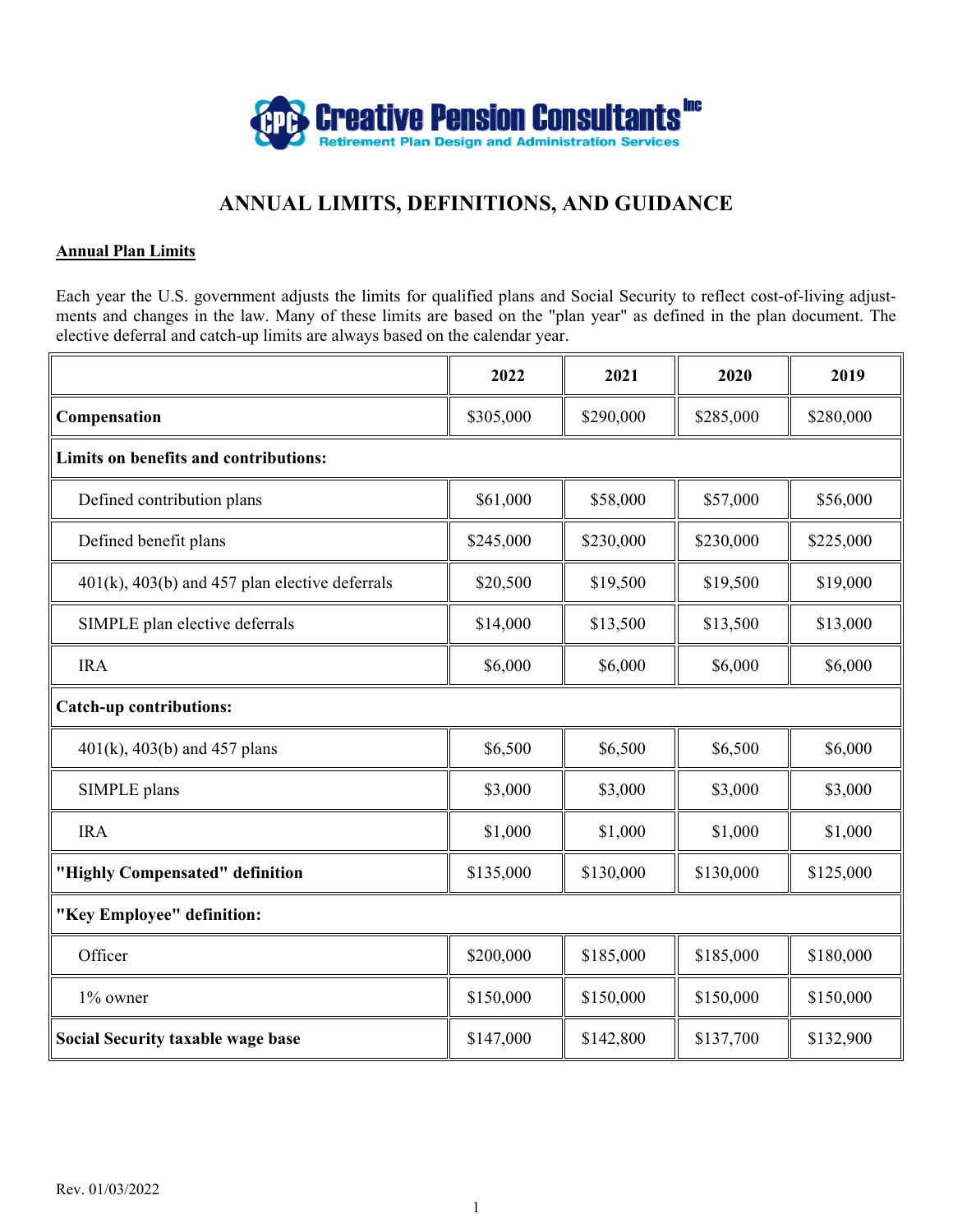# **Annual Additions Limit (Internal Revenue Code Section 415)**

The total of all contributions and forfeitures allocated (excluding catch-up contributions) for a participant may not exceed the lesser of 100% of gross compensation or the annual additions limit for the plan year. (See "Limits on benefits and contributions" on page 1.)

### **Catch-up Contributions for 401(k) and 403(b) Plans**

Catch-up contributions, if allowed by your plan, may be made by participants who are age 50 by the end of the calendar year. A participant whose  $50<sup>th</sup>$  birthday occurs anytime during a calendar year is considered to be 50 as of January  $1<sup>st</sup>$  of that year.

### **Long Term, Part time Employees**

The SECURE Act enacted at the end of 2019 requires that 401(k) plans allow employees who are employed for at least three consecutive years with more than 500 hours per year ("long term, part time employees" or "LTPTEs") to defer into the plan. Plan Sponsors have to start tracking hours worked for these employees beginning January 1, 2021. However, due to the three-year determination period, the first time these employees must be able to defer is January 1, 2024. In addition to tracking the hours, the exact hours worked will need to be provided as part of the year end census collection for the plan. If full census is being provided each pay period to a recordkeeper so that they can determine eligibility and/or vesting, make sure it has ALL employees and complete data, including hours worked.

# **Highly Compensated Employees**

Highly compensated employees must be identified to apply the various nondiscrimination tests for qualified plans.

**In general**, an employee is a highly compensated employee if the employee meets one of two tests:

- 1. 5% Owner Test The owner owns more than 5% of the employer (or more than 5% of a related employer) at any time during the current or prior plan year. An individual is treated as owning any interest that is owned by the individual's spouse, children, grandchildren or parents.
- 2. Compensation Test In determining the highly compensated status for the current year, you are looking back to the prior year. Therefore, use the limit in effect for the prior year.

The employer may elect to limit the number of employees included in the compensation test to the top 20% of employees for the prior year, if permitted by the plan.

# **Top Heavy Rules**

The definition of Key Employee used to determine if a plan is top heavy is as follows:

- 1. an officer with compensation in excess of \$185,000 (for 2021). However, in determining the key employees for the current year (2021), you are looking back to the threshold in effect for the prior year (\$185,000 for 2020); or
- 2. a more than 5% owner\*; or
- 3. a more than 1% owner\* with compensation in excess of \$150,000.

\* An individual is treated as owning any interest that is owned by the individual's spouse, children, grandchildren or parents.

An employee is a Key Employee if he or she satisfies the definition during the preceding plan year.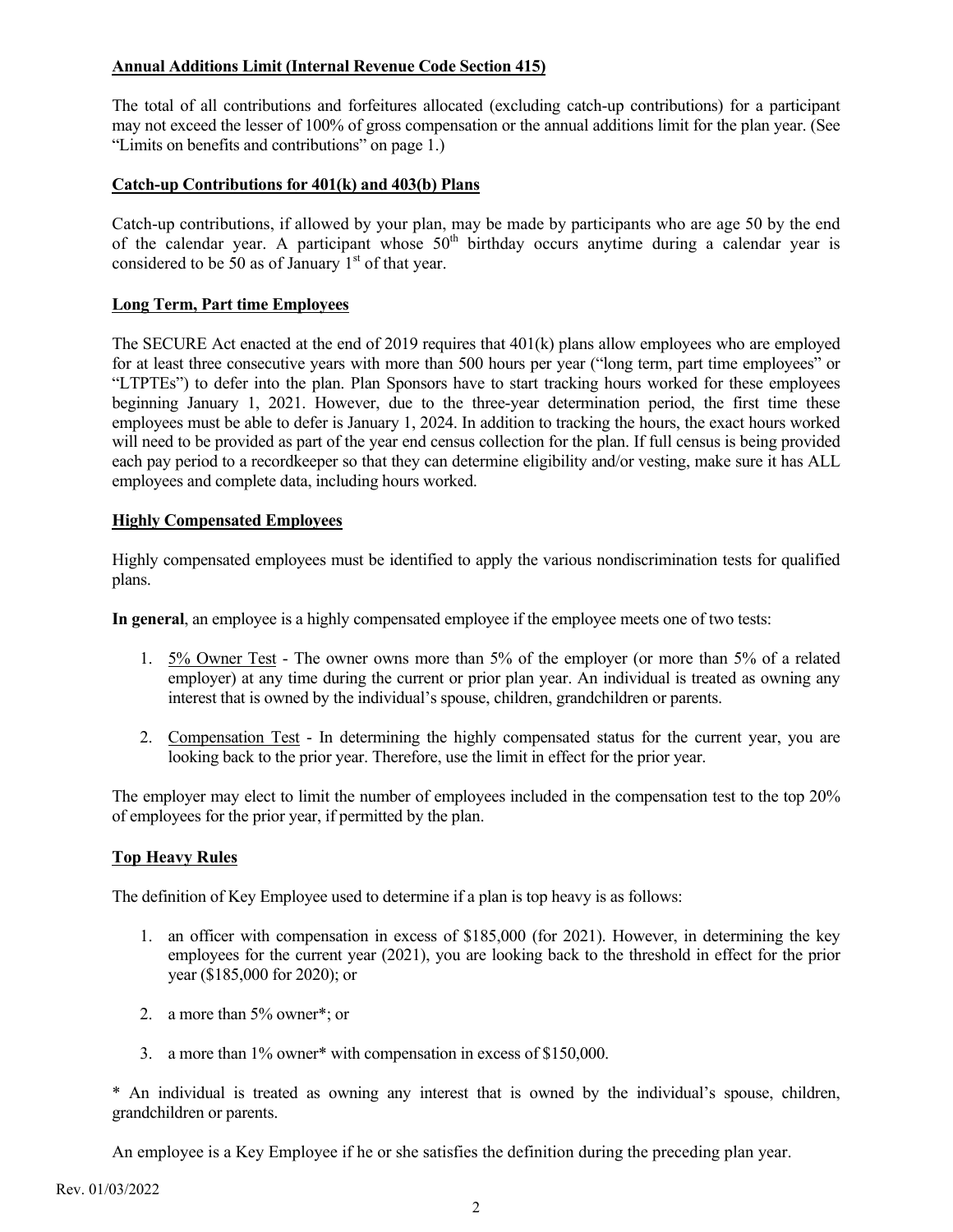A retirement plan is determined to be top heavy when the account balances of key employees exceed 60% of the total plan balance. **In general**, a plan determined to be top heavy must ensure that all eligible participants receive a minimum contribution (in most cases equal to 3% of compensation).

#### **Loan Repayments and Timing of Deposits**

Please be sure that all loan repayments are made to the plan on an after-tax basis.

The Department of Labor issued final regulations establishing a safe harbor for the timely deposit of loan repayments and employee deferrals to pension plans.

Under the safe harbor, employee deferrals and loan repayments to plans with fewer than 100 participants will be in compliance if these amounts are deposited within 7 business days after the amounts would have been payable to the participant or received by the employer (in the case of a participant loan repayment outside of payroll). To date, no proposed guidance has been issued for plans with 100 or more participants. The DOL, however, has indicated that the deposits should be made at the same time as the payroll tax deposits.

Deposits that are not made timely are subject to the following: they must be "made whole" with lost earnings paid by the plan sponsor, they may be subject to an excise tax due to the IRS, a filing may need to be submitted to the Department of Labor explaining the reason for the error, the steps taken to correct the error, and the procedures implemented to avoid future errors, and they must be reported on the Form 5500-SF under penalty of perjury. We strongly recommend that you review your internal procedures and do whatever is necessary to meet the applicable standard.

# **Loan Defaults**

A participant's loan that is defaulted due to non-payment or late payment is taxable to the participant. A Form 1099-R must be issued. Please refer to the plan's loan procedure to determine if any loans are in default. Please let us know immediately when a loan is in default.

# **Deferral Election Forms**

New participants should be informed, and existing participants should be reminded, to verify that the employer has properly implemented their deferral election. This should be done at the beginning of each year as well as after any requested election change.

The employer should also verify that all participants have returned a deferral election form to the employer **even if the participant is choosing to defer \$0**.

#### **Elective Deferrals for Partners and Sole Proprietors**

A partner's earned income is treated as currently available on the last day of the partnership's taxable year.

A partner's deferral election must be made no later than the last day of the partnership year and may state the deferral as a dollar amount, a percentage of the partner's earned income, or as a formula (e.g., the maximum deferral amount that does not exceed all applicable limits.)

Since a partnership will not determine each partner's earned income until after the end of the partnership's taxable year, a partner who defers during the year may (i) "overshoot" a plan-imposed limit on deferrals based on compensation (earned income) or a deferral election made as a percentage; (ii) have to "true-up" the deferrals at year end to correspond to his/her election; and (iii) not have sufficient earned income to sustain the deferral. For these reasons, a partner may wish to defer in fixed increments during the year, and to defer "conservatively" if it is not possible to reasonably forecast earned income until late in the year.